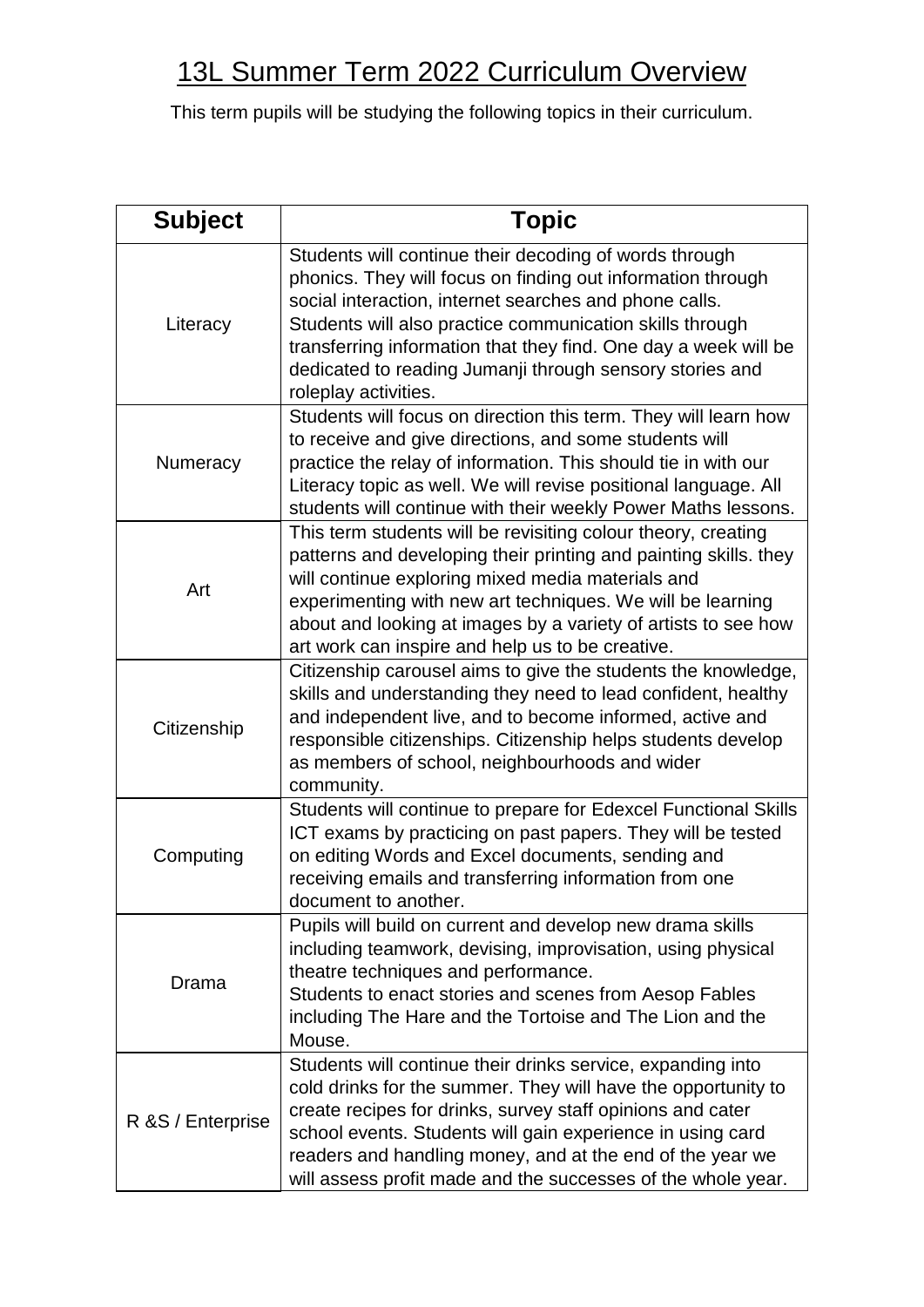## 13L Summer Term 2022 Curriculum Overview

This term pupils will be studying the following topics in their curriculum.

| Gym                | Understanding their feelings after they exercise and                                                                     |
|--------------------|--------------------------------------------------------------------------------------------------------------------------|
|                    | recognise what their body needs.                                                                                         |
| Life Skills        | <b>Learning basic sewing skills</b>                                                                                      |
|                    | Students will be able to prepare for sewing.                                                                             |
|                    | Students will be able to sew using a basic stitch.                                                                       |
|                    | Students will be able to review the stitch.                                                                              |
|                    | Doing own laundry                                                                                                        |
|                    | Students will be able to identify a reason for washing clothes.                                                          |
|                    | Students will be able to sort clothing into light and dark                                                               |
|                    | colours.<br>Students will know the sequence of events for using a                                                        |
|                    | washing machine.                                                                                                         |
|                    | Students will know what to do when the machine has                                                                       |
|                    | finished.                                                                                                                |
|                    | Students will be able to dry the clothes                                                                                 |
|                    | Students will be able to put washing away.                                                                               |
|                    | Term 3 subject is 'Melody'. Students have so far covered                                                                 |
|                    | 'Rhythm and Beats' in term 1 and 'Chords and playing as a                                                                |
|                    | Group' in Term 2. This term, students will be concentrating on                                                           |
|                    | using individual notes to both improvise freely and learn                                                                |
|                    | structured famous tunes. They will use a combination of                                                                  |
| <b>Music</b>       | virtual electronic simulated instruments plugged into the class                                                          |
|                    | PA system as well as keyboards, guitars, xylophones and                                                                  |
|                    | even a theremin (think of the Doctor Who theme song). The                                                                |
|                    | main emphasis will be on free expression and enjoying the                                                                |
|                    | production of interesting sounds.                                                                                        |
|                    |                                                                                                                          |
|                    | In Play Skills over the summer term pupils in 13L will be<br>focusing on construction play. Each week pupils will be put |
|                    | into teams and will be encouraged to work together to build a                                                            |
| <b>Play Skills</b> | structure from different everyday materials. Pupils will                                                                 |
|                    | practice investigating and describing materials, such as                                                                 |
|                    | paper, tin foil and straw. They will have to creatively adapt                                                            |
|                    | these materials to make them appropriate to build with. At the                                                           |
|                    | end of each lesson pupils will be encouraged to share their                                                              |
|                    | designs with the class and prompted to ask each other                                                                    |
|                    | questions about what they have built.                                                                                    |
| <b>PSHE</b>        | <b>Living in a Wider World</b>                                                                                           |
|                    | Students will be studying different forms of Media and their                                                             |
|                    | roles in our life. Students will talk about digital resilience and                                                       |
|                    | realise that not information seen is true.                                                                               |
|                    | Students will explore the role of the internet in everyday life.                                                         |
|                    | Know how to use internet safely to communicate with others                                                               |
|                    | and to recognise things appropriate to share and things not to                                                           |
|                    | be shared online.                                                                                                        |
|                    | <b>Healthy Life Style - It is my body</b>                                                                                |
|                    |                                                                                                                          |